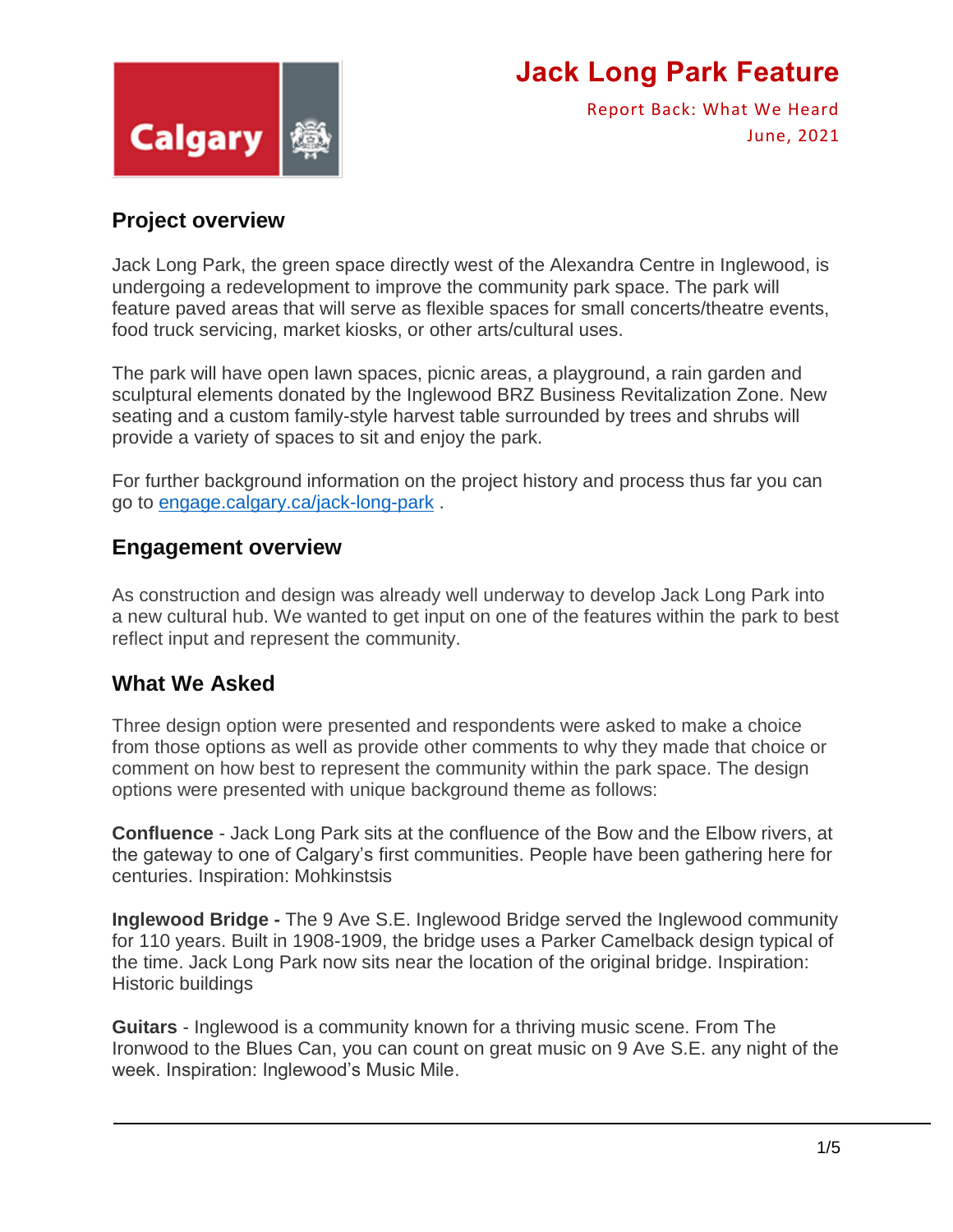

Report Back: What We Heard June, 2021

#### **What we heard**

The following shows the chart and results from the questions asked. *The question type and repsonse rate is provided.* 



| <b>Answer choices</b>             | <b>Percent</b> | <b>Count</b> |
|-----------------------------------|----------------|--------------|
| 1) River Confluence - Mohkinstsis | 33.11%         | 49           |
| 2) Inglewood Bridge - Historical  | 26.35%         | 39           |
| 3) Guitars - Music Mile           | 39.86%         | 59           |
| <b>Total</b>                      | 100.00%        | 148          |
|                                   |                |              |

**Is there anything else you would like to share with the City regarding your design preference or other comments on Jack Long Park?**

*Short Text | Skipped: 117 | Answered: 34 (22.5%)*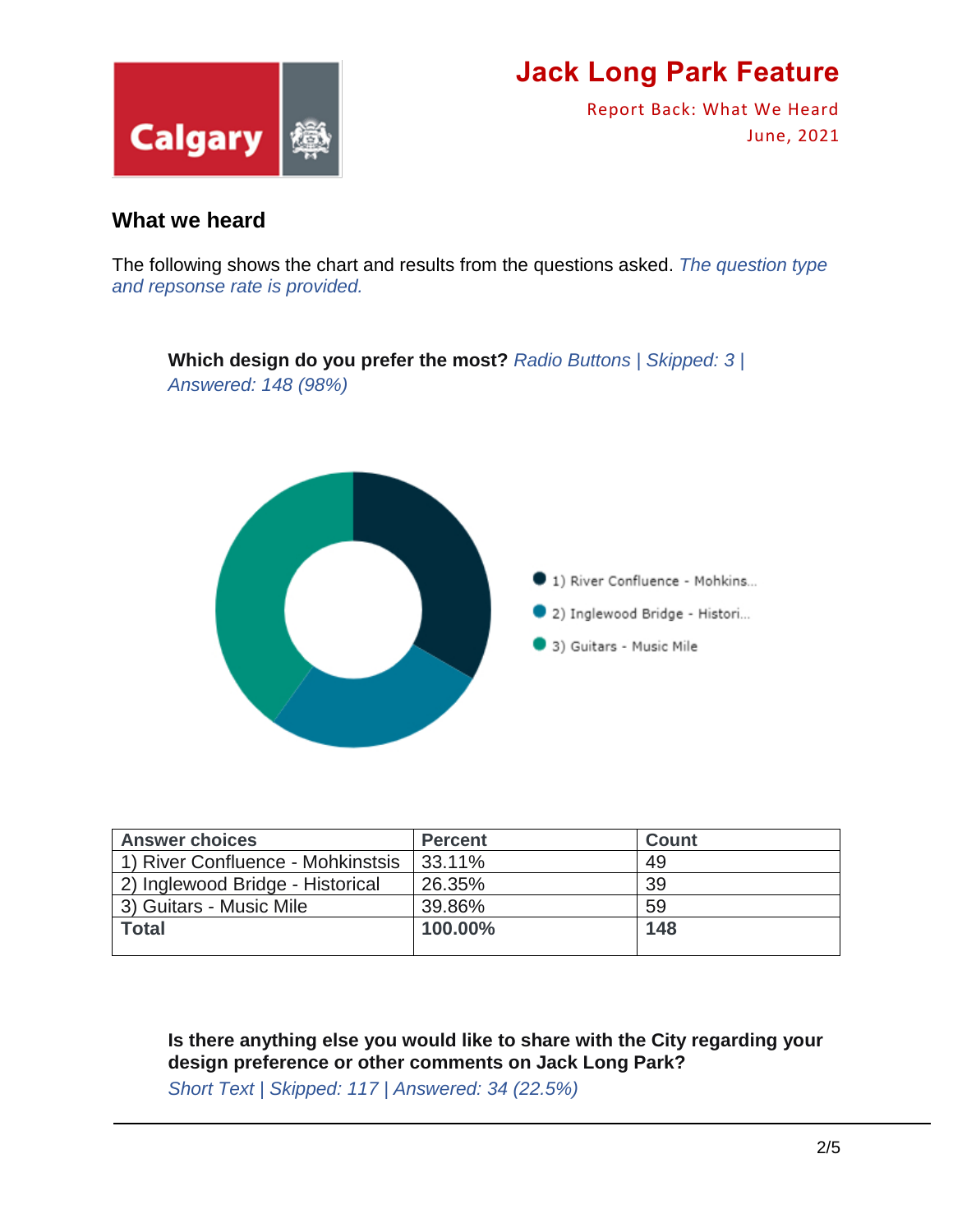

Report Back: What We Heard June, 2021

Results are presented in full verbatim as received and have not been altered for spelling or grammar.

| Both the Inglewood bridge and river<br>confluence designs are beautiful and suited<br>for the site because it honors the heritage in<br>the area. It would be so great if there was a<br>way to honor both. Thank you for allowing<br>the public to engage in this.           | River Confluence makes the most sense<br>since the park is pretty much at the river<br>confluence.                                                                                                                                                             |
|-------------------------------------------------------------------------------------------------------------------------------------------------------------------------------------------------------------------------------------------------------------------------------|----------------------------------------------------------------------------------------------------------------------------------------------------------------------------------------------------------------------------------------------------------------|
| The first thing to hit me about "guitars" is that<br>they are too "phallic". Also, I think you should<br>have asked folks to rank their preferences.                                                                                                                          | I love that you are stepping outside of your<br>box & doing innovative bike infrastructure.<br>Bike racks are limited in many areas of our<br>city, way to go!!                                                                                                |
| I acknowledge the traditional territory of the<br><b>Blackfoot Confederacy.</b>                                                                                                                                                                                               | I would pick one if there was more racks, 2)<br>because there are lots and I like the bridge<br>reference. The guitars look potentially too<br>erect phallus for me.                                                                                           |
| Who is jack long?                                                                                                                                                                                                                                                             | None of these are good, nor will they be very<br>functional. Try again.                                                                                                                                                                                        |
| Great design could use refining                                                                                                                                                                                                                                               | The guitars are hazardous and impractically<br>shaped                                                                                                                                                                                                          |
| Music mile says it all. Definitely the way to<br>go.                                                                                                                                                                                                                          | If there is theatre space, the ability to BOOK<br>it would be fabulous, similar to how the picnic<br>areas in larger parks can be booked.                                                                                                                      |
| I feel this bridge design works best, allowing<br>more bikes to utilize the spots, in any<br>direction. Also has a cool design that wont<br>look tacky or "aged" in the years to come. Its<br>modern minimalist with the best function &<br>longevity as a timeless art piece | Hard to choose from this pile of mediocrity,<br>but I guess I'm going with guitars as at least<br>they are something?                                                                                                                                          |
| The guitars look a little phallic. Just saying.                                                                                                                                                                                                                               | I really like the amenity ideas for this park, it<br>will be accessible to everyone. The bike<br>racks will add whimsy. If the final vote in for<br>Mohkinstis, please make them blue and have<br>an explantory sign re the significance of the<br>confluence. |
| would really like to see the river portion<br>(inside) in blue -- the contrast in colours<br>would look great                                                                                                                                                                 | I really like the green colour which is both<br>smooth and vibrant at the same time!                                                                                                                                                                           |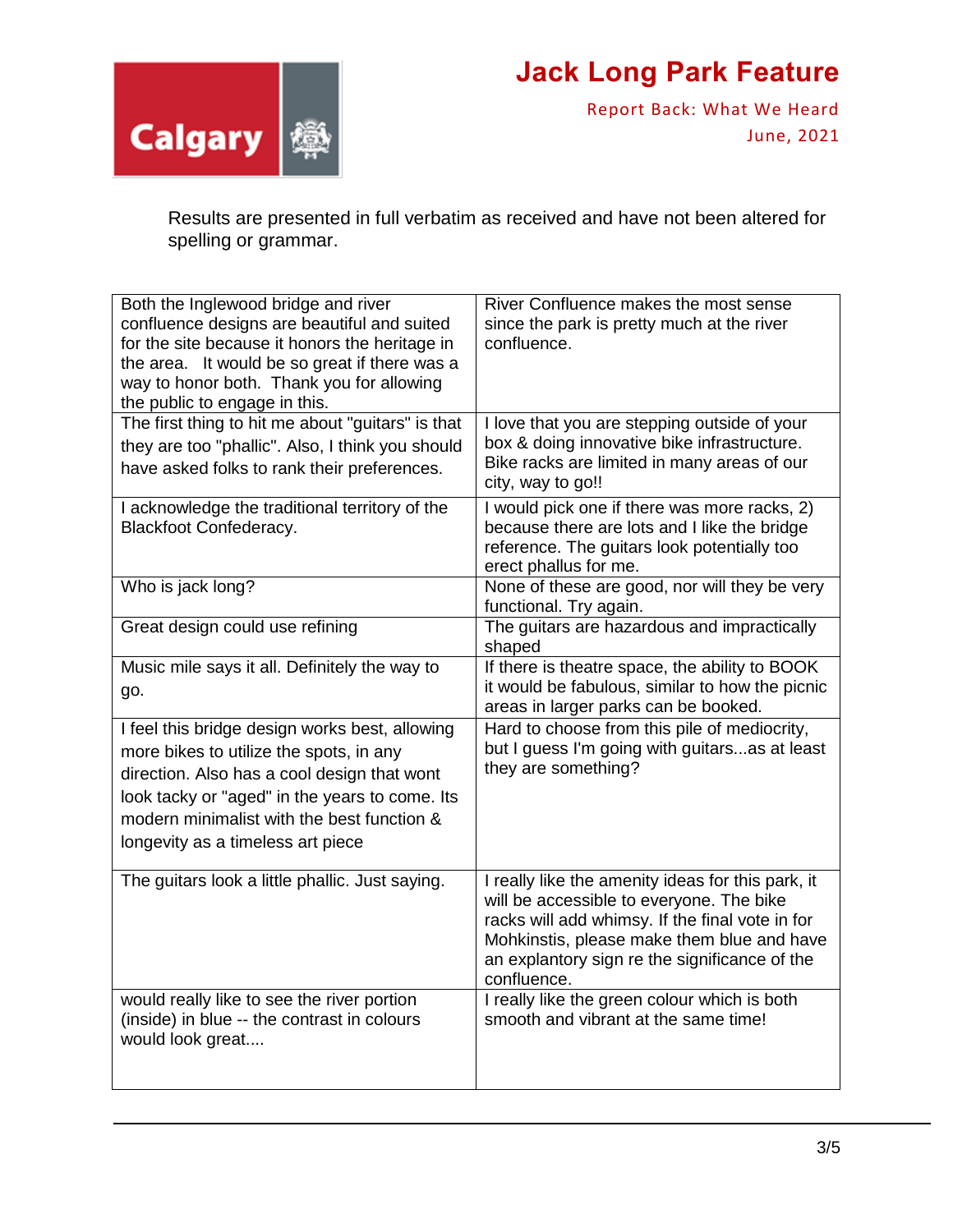

Report Back: What We Heard June, 2021

| Make sure they are practical. Can easily lock<br>both wheels to it and sufficient room reach to<br>the centre parts. Consult the most popular<br>bike locks                                                                                                                  | In the era of Reconciliation, I think it's best if<br>Calgary pursue the promotion of indigenous<br>symbols and images rather than settler ones.<br>Using the river and its intended meaning, it'll<br>be good for Calgary to move forward with that<br>message.          |
|------------------------------------------------------------------------------------------------------------------------------------------------------------------------------------------------------------------------------------------------------------------------------|---------------------------------------------------------------------------------------------------------------------------------------------------------------------------------------------------------------------------------------------------------------------------|
| All three racks are beautiful! Thank you for<br>ensuring there are bike racks in Jack Long<br>Park.                                                                                                                                                                          | The Inglewood Bridge design is the wrong<br>shape for a decent bike rack: far easier to<br>use the other two, and the music mile one is<br>friendly and attractive.                                                                                                       |
| Definitely the Music Mile reference is the<br>best. We are building up the whole<br>connection of venues along 9th Ave SE. This<br>is perfect for that!                                                                                                                      | I really like the other styles especially the<br>guitars but as a cyclist there are typically not<br>easy to lock up on. I would prefer the more<br>square style.                                                                                                         |
| Use the Inglewood Bridge design, but the<br>blue colour of the "Guitars".                                                                                                                                                                                                    | It would be nice if the park could open soon,<br>even better if there was an easy way to get<br>there from Ramsay Everytime I'm in my<br>yard lost pedestrians and cyclists ask me<br>how to get to Inglewood from 11 Ave SE and<br>9th St SE. Please add a map @ corner! |
| They're all awful. The width of the steel<br>makes it harder to use with a smaller U lock.<br>Small gaps in the guitars make it hard to pass<br>a lock through. The height and overhang of<br>the guitars make them a head bumping<br>hazard. Use normal staple style racks. | Honours history and is most practical for use<br>in terms of size and functionality.                                                                                                                                                                                      |
| Please ensure that the racks are usable for<br>all types of bikes (cargo/longtail) and can<br>accommodate a small ulock.                                                                                                                                                     | Important to have ability to easily lock with<br>both U-lock and cables                                                                                                                                                                                                   |
| The River Confluence design provides the<br>best bike locking opportunities and aligns<br>with the requirements included in the Land<br>Use Bylaw (1p2007) to support the frame and<br>facilitate locking of both wheels and the frame                                       | please ensure design is functional                                                                                                                                                                                                                                        |
| The confluence will always be there. The<br>music mile is still there and will be there for a<br>long while. The original bridge is gone. I<br>thinks the bridge bike racks are a nice way to<br>provide a prompt to recall what has gone<br>away.                           | Don't allow high rise shadowing on this<br>amazing park!                                                                                                                                                                                                                  |